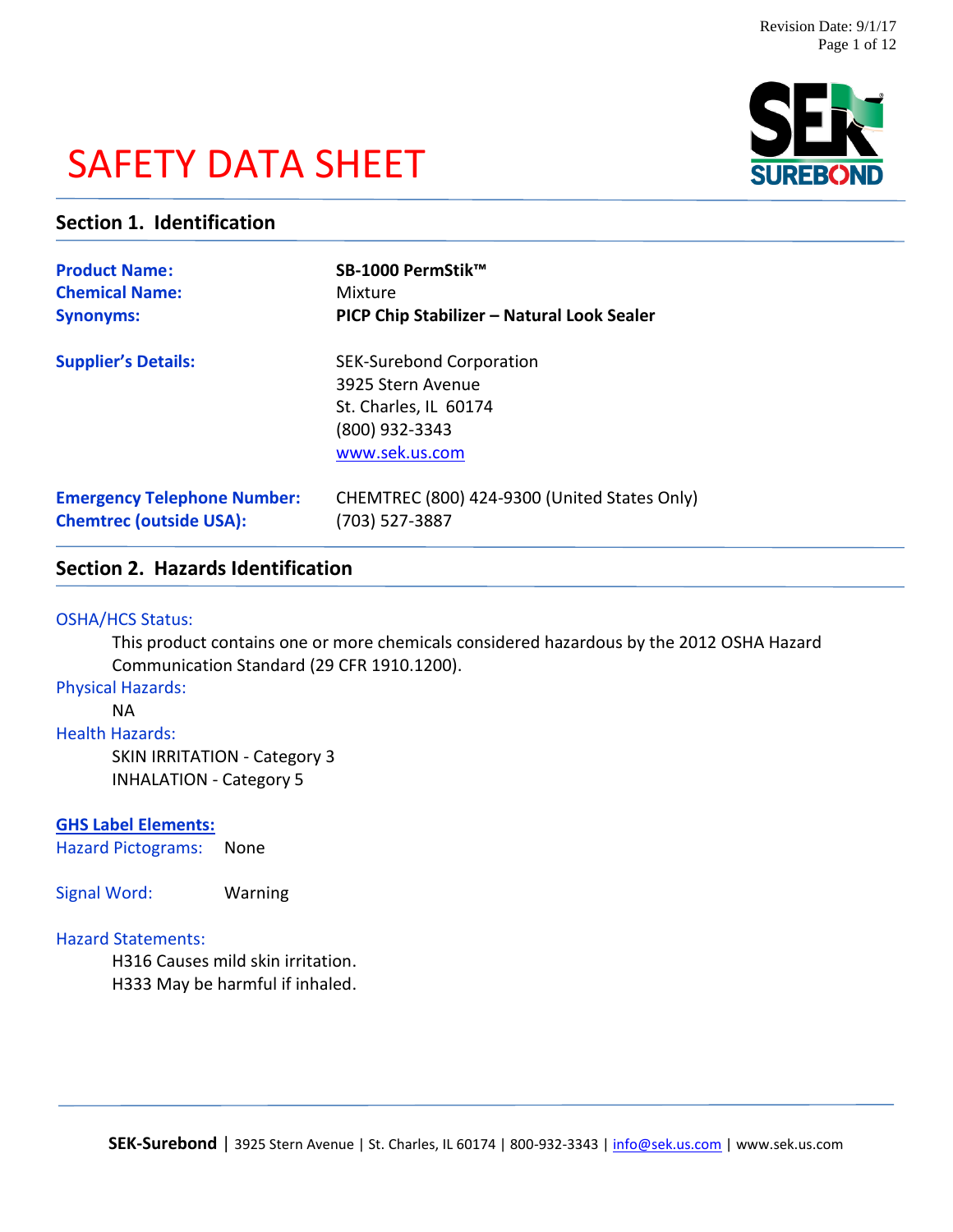### **Precautionary Statements:**

### Prevention:

Keep out of reach of children. Use only outdoors in a well-ventilated area. Wear protective gloves, clothing, face and eye protection. Wash thoroughly after handling.

### Response:

**If swallowed:** Call a POISON CENTER or physician if you feel unwell.

**If on skin:** Wash with plenty of soap and water. Get medical attention if irritation occurs. Take off contaminated clothing and wash before reuse.

**If in eyes:** Rinse cautiously with water for several minutes. Remove contact lenses, if present and easy to do. Continue rinsing. Get medical attention if eye irritation persists.

**If inhaled:** Call a POSION CENTER or physician if you feel unwell.

**In case of fire:** Use water, water fog, dry chemical CO<sub>2</sub> or alcohol resistant foam to extinguish.

### Storage:

Keep in a cool place. Do not allow to freeze.

### Disposal:

Dispose of contents and container to appropriate waste site or reclaimer in accordance with all applicable laws, regulations, and product characteristics at time of disposal.

### Hazards not otherwise classified:

None known.

### **Section 3. Composition/Information on Ingredients**

| <b>Substance/Mixtures</b>             | Mixture |                                                              |
|---------------------------------------|---------|--------------------------------------------------------------|
| <b>Chemical Name:</b>                 | ΝA      |                                                              |
| <b>Other Means of Identification:</b> |         | SB-1000 PermStik™ PICP Chip Stabilizer – Natural Look Sealer |

### **CAS number/other identifiers:**

CAS Number: Mixture

| <b>Chemical Name</b>                                         | <b>Concentration</b> | <b>Additional Identification</b> | <b>Notes</b> |
|--------------------------------------------------------------|----------------------|----------------------------------|--------------|
| 2-butoxyethanol                                              | $5.0\%$              | CAS-No.: 111-76-2                | % by weight  |
| This substance has would bee awassue limit(s). Can Costian 0 |                      |                                  |              |

**This substance has workplace exposure limit(s). See Section 8.**

### **Section 4. First Aid Measures**

### **Description of Necessary First Aid Measures:**

### Inhalation:

Move to fresh air. If breathing stops, provide artificial respiration. If breathing is difficult, give oxygen. Get medical attention immediately.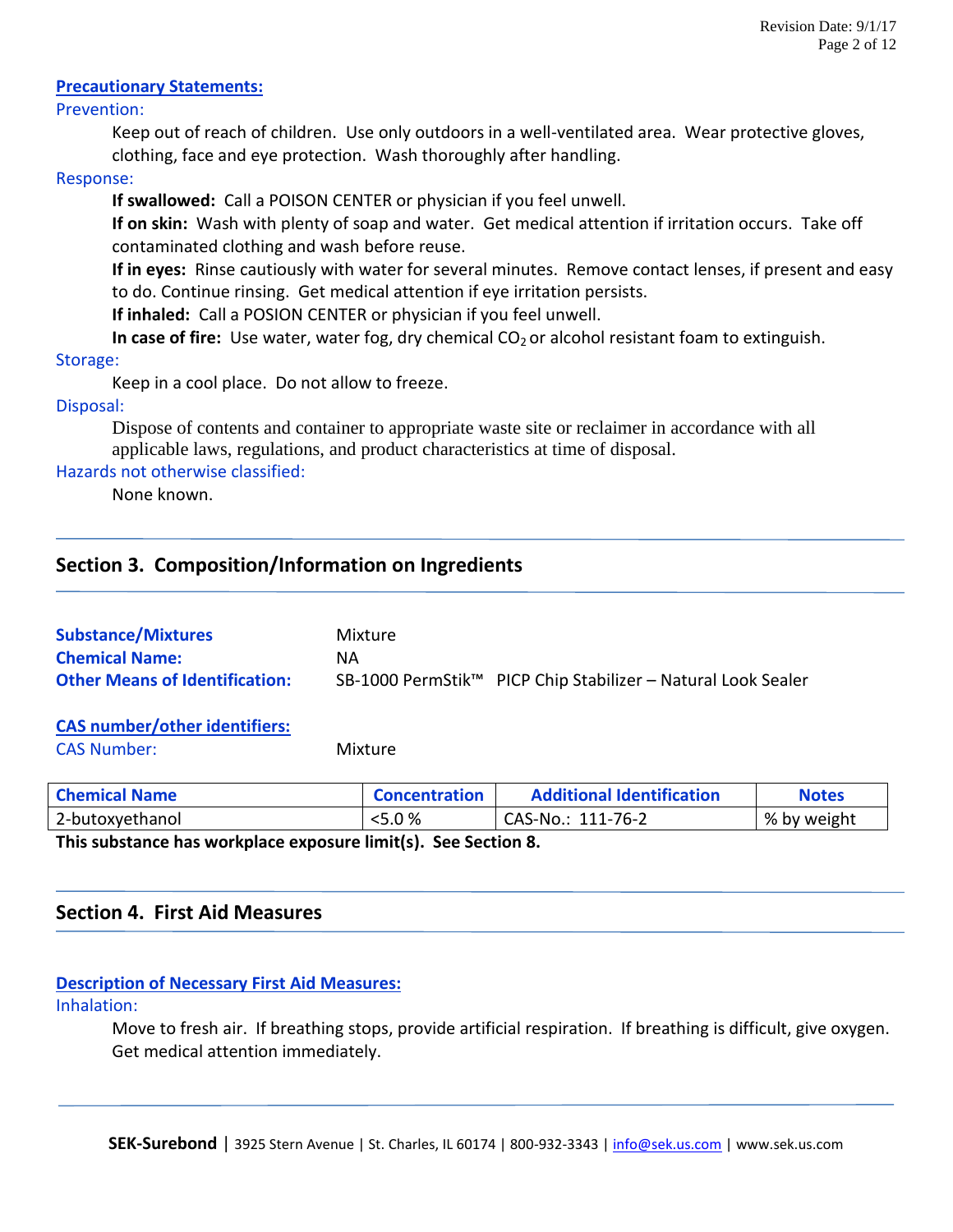### Eye Contact:

Immediately flush with plenty of water for at least 15 minutes. Remove contact lenses if easy to do and present. Get medical attention if irritation persists.

### Skin Contact:

Wash thoroughly after handling. Remove contaminated clothing and shoes. Get medical attention if irritation persists. Wash contaminated clothing before reuse. Destroy or thoroughly clean contaminated shoes.

### Ingestion:

Call a physician or poison control center if you feel unwell. Only induce vomiting at the instruction of medical personnel. Never give anything by mouth to an unconscious person.

### **Most Important Symptoms/Effects (both acute and delayed):**

May irritate and cause redness and pain.

### **Indication of immediate medical attention and special treatment needed (if necessary):**

Hazards: Glycol Ethers: Some glycol ethers cause adverse effects in animals that include the reproductive system, offspring, blood, kidney and liver.

Treatment: Treat symptomatically.

| <b>Section 5. Firefighting Measures</b> |                      |  |  |
|-----------------------------------------|----------------------|--|--|
| Conservati Eliza Hamandar               | الملحد فالمتمت للملذ |  |  |

**General Fire Hazards:** Not applicable.

#### **Extinguishing Media:**

Suitable Extinguishing Media: Water. Water fog. Dry chemical. Carbon Dioxide. Alcohol resistant foam. Unsuitable Extinguishing Media: None known. Hazardous Thermal Decomposition: None known.

**Special hazards arising from the substance or mixture:** None known.

#### **Advice for Firefighters:**

Special firefighting procedures:

Use water spray to keep fire-exposed containers cool.

#### Special Protective Equipment for Firefighters:

Self-contained breathing apparatus and full protective clothing must be worn in case of fire.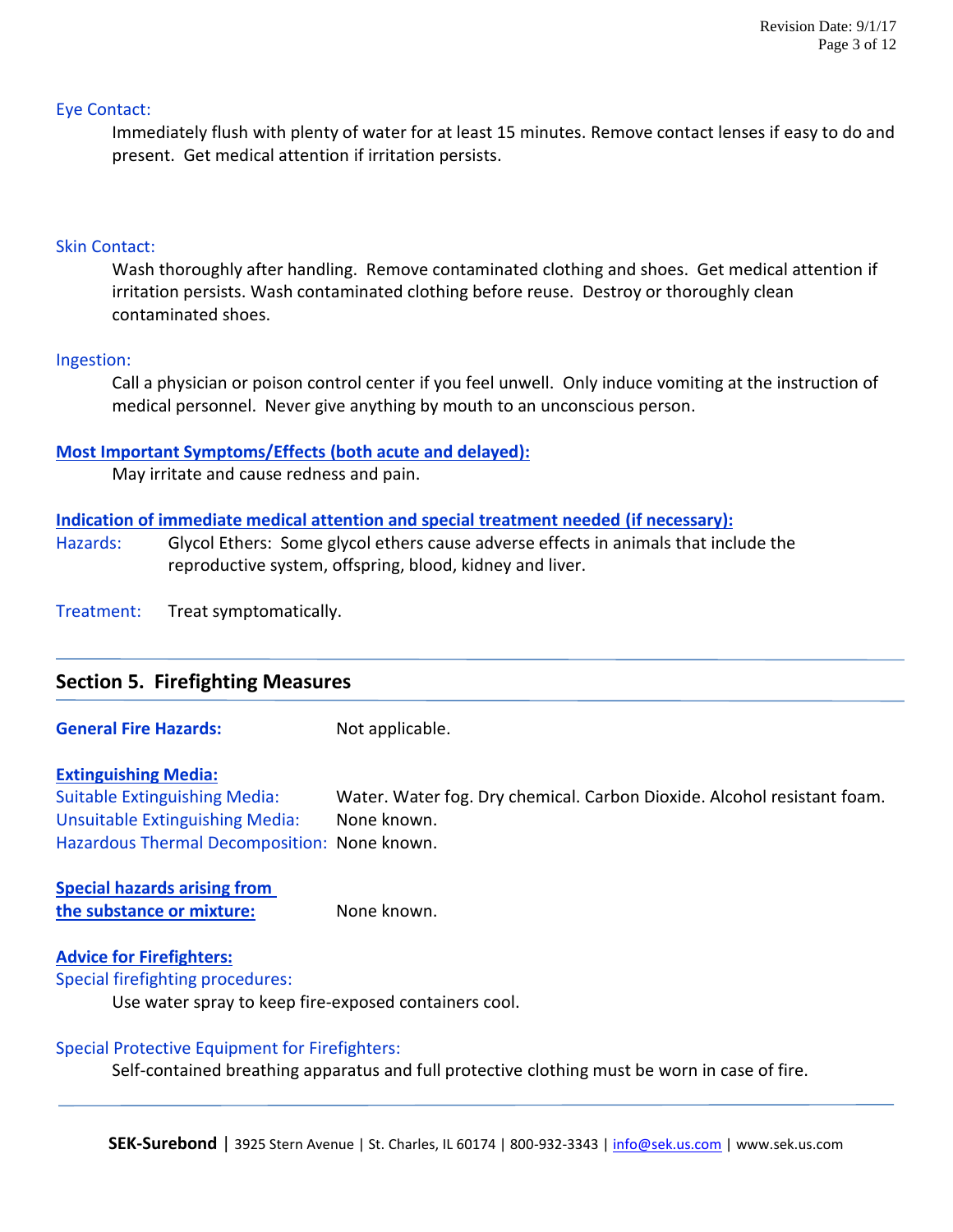### **Section 6. Accidental Release Measures**

**Personal Precautions, Protective Equipment and Emergency Procedures:** Wear appropriate personal protective equipment.

#### **Environmental Precautions:**

Avoid release to the environment.

#### **Methods and Materials for Containment and Cleaning Up:**

Absorb spill with vermiculite or other inert material, then place in a container for chemical waste. Large spillages: Flush spill area with water spray. Prevent runoff from entering drains, sewers or streams. Dike for later disposal.

#### Notification Procedures:

In the event of a spill or accidental release, notify relevant authorities in accordance with all applicable regulations.

### **Section 7. Handling and Storage**

### **Precautions for Safe Handling:**

Avoid breathing mist or vapors. Avoid contact with eyes, skin and clothing. Do not taste or swallow. Use only with adequate ventilation. Wash thoroughly after handling. Minimize exposure to air. After opening, purge container with nitrogen before reclosing. Periodically test for peroxide formation on long-term storage. Do not allow to evaporate to near dryness. Do not distill to near dryness. Addition of water or appropriate reducing materials will lessen peroxide formation.

#### **Conditions for Safe Storage, Including any Incompatibilities:**

Keep container tightly closed and in a well-ventilated place. Store away from heat. Do not allow to freeze.

#### **Storage stability:**

Shelf life, use within: 24 months

### **Section 8. Exposure Controls/Personal Protection**

### **Control Parameters:**

#### **Occupational Exposure Limits:**

Country specific exposure limits have not been established or are not applicable unless listed below.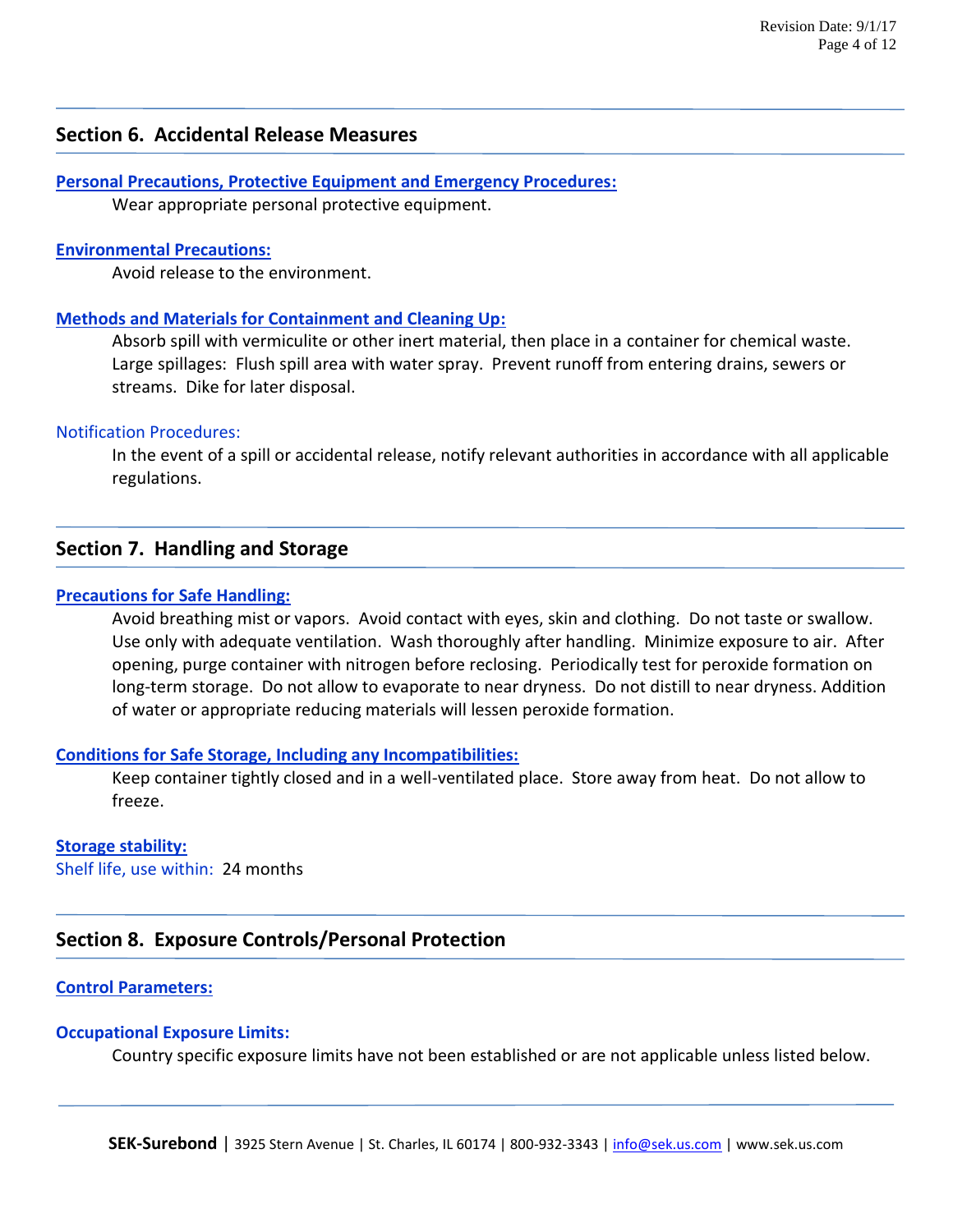| <b>Chemical Name</b>                                                     | <b>Type</b> | <b>Exposure Limit Values</b> | <b>Source</b>                                                                  |
|--------------------------------------------------------------------------|-------------|------------------------------|--------------------------------------------------------------------------------|
| 2-butoxyethanol; ethylene<br>glycol monobutyl ether;<br>butyl cellosolve | <b>TWA</b>  | 20 ppm                       | US. ACGIH Threshold Limit Values (01 2010)                                     |
|                                                                          | <b>PEL</b>  | 50 PPM 240 mg/m3             | US. OSHA Table Z-1 Limits for Air<br>Contaminants (29 CFR 1910.1000) (02 2006) |

### **Biological Limit Values:**

| <b>Chemical Name</b>                       | <b>Exposure Limit Values</b>  | <b>Source</b>       |
|--------------------------------------------|-------------------------------|---------------------|
| 2-butoxyethanol; ethylene glycol monobutyl | 20 mg/g (Creatinine in urine) | ACGIH BEL (01 2010) |
| ether; butyl cellosolve                    |                               |                     |

### **Exposure Controls:**

### Appropriate Engineering Controls:

Good general ventilation (typically 10 air changes per hour) should be used. Ventilation rates should be matched to conditions. If applicable, use process enclosures, local exhaust ventilation, or other engineering controls to maintain airborne levels below recommended exposure limits. If exposure limits have not been established, maintain airborne levels to an acceptable level.

### **Individual Protection Measures, Such As Personal Protective Equipment:**

### General Information:

Eye bath. Washing facilities. Safety shower.

### **Eye/Face Protection:**

Wear safety glasses with side shields (or goggles) and a face shield. Wear a full-face respirator, if needed.

### **Skin Protection:**

### Hand Protection:

Wear chemical-resistant gloves, footwear and protective clothing appropriate for the risk of exposure. Contact health and safety professional or manufacturer for specific information.

### Other:

No data available.

### **Respiratory Protection:**

If engineering controls do not maintain airborne concentrations below recommended exposure limits (where applicable) or to an acceptable level (in countries where exposure limits have not been established), an approved respirator must be worn. In the United States of America, if respirators are used, a program should be instituted to assure compliance with OSHA Standard 63 FR 1152, January 8, 1998. Respirator type: Air-purifying filter, cartridge or canister. Contact health and safety professional or manufacturer for specific information.

### **Hygiene Measures:**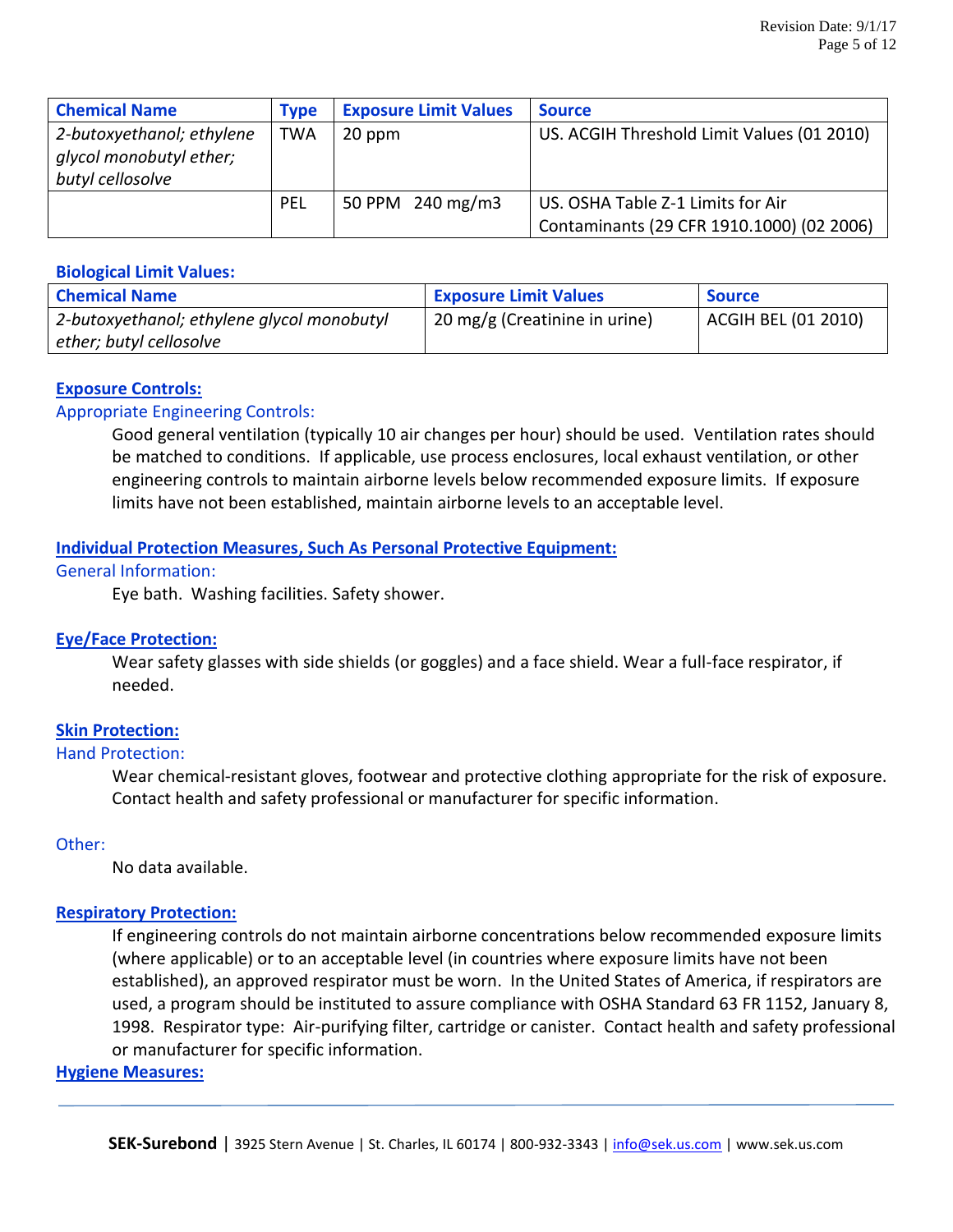Observe good industrial hygiene practices.

### **Environmental Controls:**

No data available.

### **Section 9. Physical and Chemical Properties**

| <b>Information on Basic Physical and Chemical Properties:</b> |                             |
|---------------------------------------------------------------|-----------------------------|
| Appearance:                                                   |                             |
| <b>Physical State:</b>                                        | Liquid                      |
| Form:                                                         | Liquid                      |
| Color:                                                        | White milky liquid          |
| Odor:                                                         | Mild                        |
| <b>Odor Threshold:</b>                                        | <b>ND</b>                   |
| pH:                                                           | $7-9$                       |
| <b>Freezing Point:</b>                                        | $0^\circ C$                 |
| <b>Boiling Point:</b>                                         | $100^\circ$ C               |
| <b>Flash Point:</b>                                           | <b>NA</b>                   |
| <b>Evaporation Rate:</b>                                      | <b>NA</b>                   |
| Flammability (solid, gas):                                    | <b>NA</b>                   |
| Flammability - Upper (%)-:                                    | <b>NA</b>                   |
| Flammability - Lower (%)-:                                    | <b>NA</b>                   |
| <b>Vapor Pressure:</b>                                        | 17mm@ 68°F (20°C) estimated |
| Vapor Density (air=1):                                        | No data available           |
| <b>Specific Gravity:</b>                                      | $1.0 - 1.05$ (20°C)         |
| Solubility:                                                   |                             |
| <b>Solubility in Water:</b>                                   | Miscible                    |
| Solubility (other):                                           | No data available           |
| <b>Partition coefficient</b>                                  |                             |
| (n-octanol/water):                                            | No data available           |
| <b>Auto-ignition Temperature:</b>                             | No data available           |
| <b>Decomposition Temperature:</b>                             | No data available           |
| <b>Dynamic Viscosity:</b>                                     | No data available           |
| <b>Kinematic Viscosity:</b>                                   | No data available           |
| <b>Explosive Properties:</b>                                  | No data available           |
| <b>Oxidizing Properties:</b>                                  | Not classified              |

### **Section 10. Stability and Reactivity**

SEK-Surebond | 3925 Stern Avenue | St. Charles, IL 60174 | 800-932-3343 | [info@sek.us.com](mailto:info@sek.us.com) | www.sek.us.com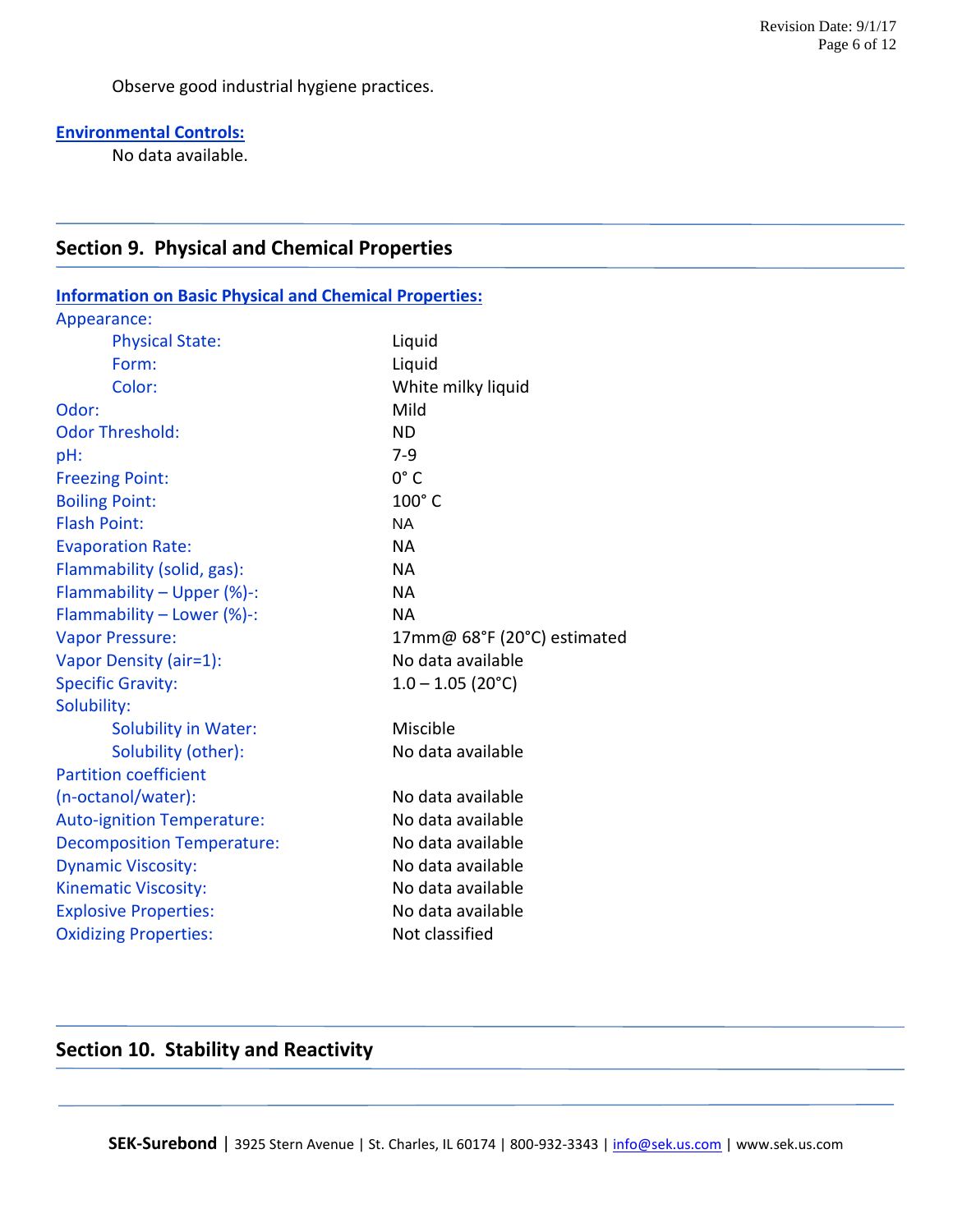Reactivity: None known Chemical Stability: Stable Possibility of Hazardous Reactions: None known Conditions to Avoid: The Meat, sparks, flames

Incompatible Materials: Strong oxidizing agents Hazardous Decomposition Products: Carbon Dioxide

Carbon Monoxide

### **Section 11. Toxicological Information**

### **Information on Likely Routes of Exposure:**

| Inhalation:          | May be harmful if inhaled.   |
|----------------------|------------------------------|
| Ingestion:           | May be harmful if swallowed. |
| <b>Skin Contact:</b> | May cause skin irritation.   |
| Eye Contact:         | May cause eye irritation.    |

### **Information on Toxicological Effects:**

### **Acute Toxicity:**

### **Oral** Product: Oral LD-50: (Rat): 1,300 mg/kg *(2-butoxoxyethanol)* Oral LD-50: (Guinea Pig): 1,400 mg/kg *(2-butoxoxyethanol)* **Dermal** Product: Dermal LD-50: (Rat): > 2,000 mg/kg *(2-butoxoxyethanol)* Dermal LD-50: (Guinea Pig): > 2,000 mg/kg *(2-butoxoxyethanol)* **Inhalation** Product: Vapour: LC50 (Rat, 3 h): > 4.9 mg/l *(2-butoxoxyethanol)* Vapour: LC0 (Guinea Pig, 1 h): > 3.4 mg/l *(2-butoxoxyethanol)*

### **Repeated Dose Toxicity**

 Product: LOAEL (Rat, Oral Study): 69 mg/kg (Target Organ(s): Liver) *(2-butoxoxyethanol)* NOAEL (Rat, Dermal Study): 150 mg/kg *(2-butoxoxyethanol)* LOAEC (Rat, Inhalation Study): 152 mg/m<sup>3</sup> (Target Organ(s): Blood) *(2-butoxoxyethanol)* 

### **Skin Corrosion/Irritation**

Product: (Rabbit, 24 h): moderate *(2-butoxoxyethanol)*

### **Serious Eye Damage/Eye Irritation**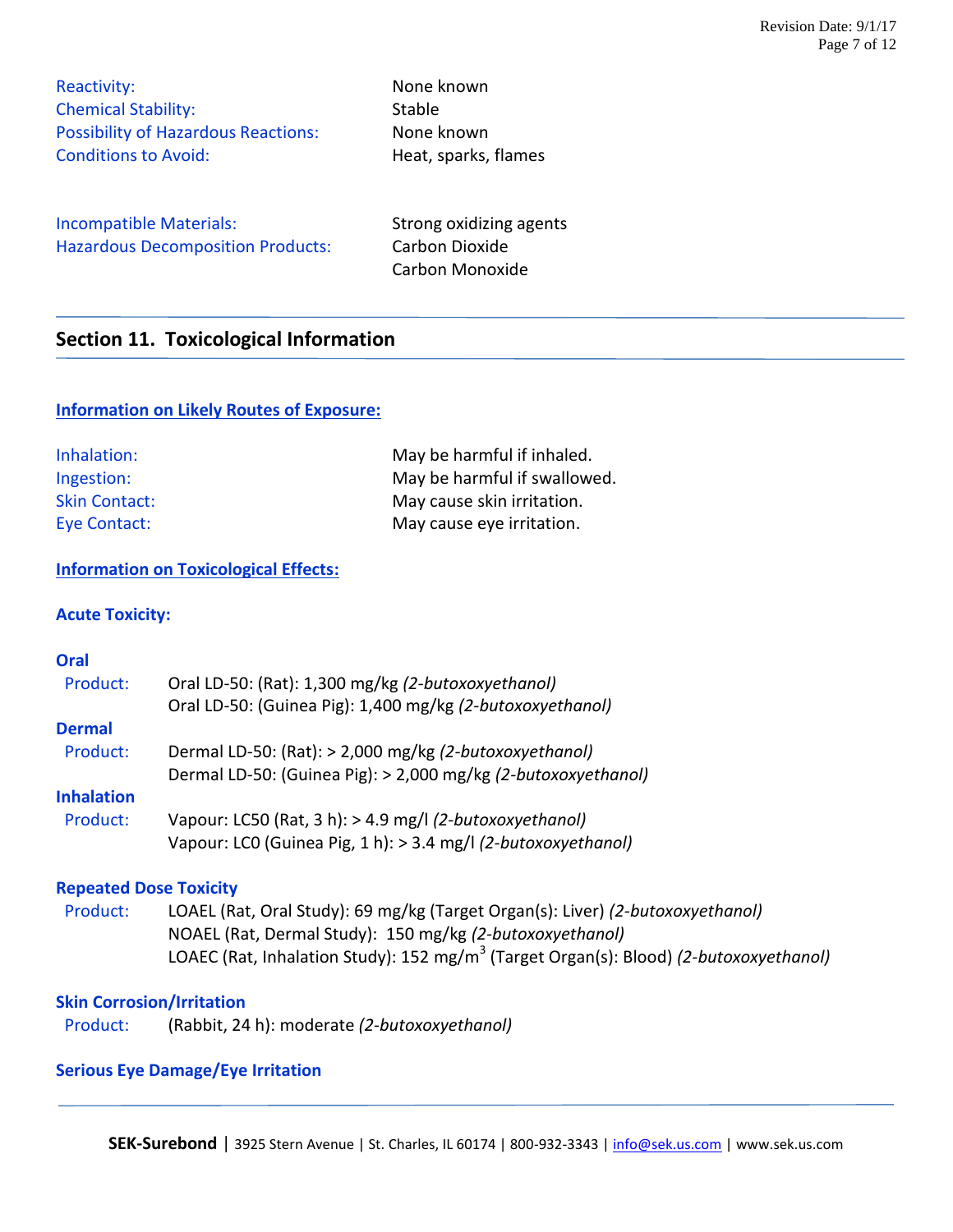Product: (Rabbit, 24 h): moderate *(2-butoxoxyethanol)*

### **Respiratory or Skin Sensitization**

Product: Skin Sensitization: (Guinea Pig) – Not a skin sensitizer.

### **Mutagenicity:**

### **In Vitro**

Product: Salmonella typhimurium assay (Ames test): negative +/- activation.

### **In Vivo**

Product: Chromosomal aberration intraperitoneal injection (Mouse, Male): Negative.

### **Carcinogenicity**

Product: Based on available data the classification criteria are not met. Not classified as hazardous.

### **Reproductive Toxicity**

Product: Based on available data the classification criteria are not met. Not classified as hazardous.

### **Specific Target Organ Toxicity – Single Exposure**

Product: Not classified.

### **Specific Target Organ Toxicity – Repeated Exposure**

Product: Not classified.

#### **Aspiration Hazard**

Product: Droplets of the product aspirated into the lungs through ingestion or vomiting may be harmful.

#### **Other Adverse Effects**

No data available.

### **Section 12. Ecological Information**

### **Toxicity:**

#### **Acute Toxicity:**

### **Fish**

Product: LC-50 (Oncorhynchus mykiss, 96h): 1,474 mg/l *(2-butoxoxyethanol)*

### **Aquatic Invertebrates**

Product: EC-50 (Water Flea, 48 h): 1,550 mg/l *(2-butoxoxyethanol)*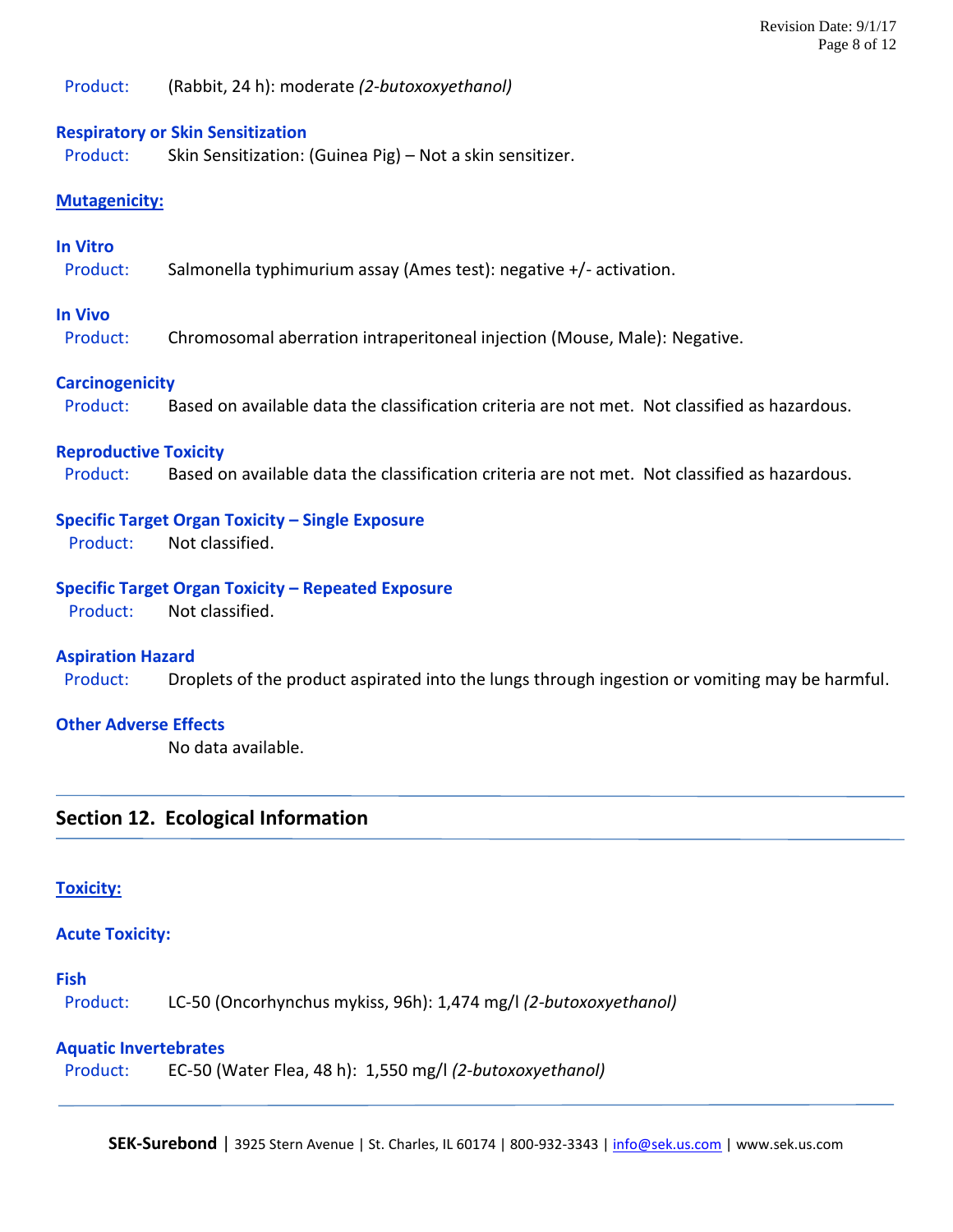### **Chronic Toxicity:**

### **Fish**

Product: NOEC (Zebra Fish, 21 d): > 100 mg/l *(2-butoxoxyethanol)*

### **Aquatic Invertebrates**

Product: NOEC (daphnid, 21 d): 100 mg/l *(2-butoxoxyethanol)*

### **Toxicity to Aquatic Plants**

Product: EC-50 (Algae (Pseudokirchneriella subcapitata, 72 h): 1,840 mg/l *(2-butoxoxyethanol)*

### **Persistence and Degradability:**

**Biodegradation** Product: Material is expected to be readily biodegradable.

| <b>Biological Oxygen Demand</b><br>Product:                                                               | No data available.               |
|-----------------------------------------------------------------------------------------------------------|----------------------------------|
| Specified Substance(s)<br>2-butoxyethanol; ethylene<br>glycol monobutyl ether; butyl<br>cellosolve        | No data available.               |
| <b>Chemical Oxygen Demand</b><br>Product:                                                                 | No data available.               |
| Specified Substance(s)<br>2-butoxyethanol; ethylene<br>glycol monobutyl ether butyl<br>cellosolve         | No data available.               |
| <b>BOD/COD Ratio</b><br>Product:                                                                          | No data available.               |
| <b>Specified Substance(s)</b><br>2-butoxyethanol; ethylene<br>glycol monobutyl ether; butyl<br>cellosolve | No data available.               |
| <b>Bio accumulative Potential</b><br>Product:                                                             | Potential to bio accumulate low. |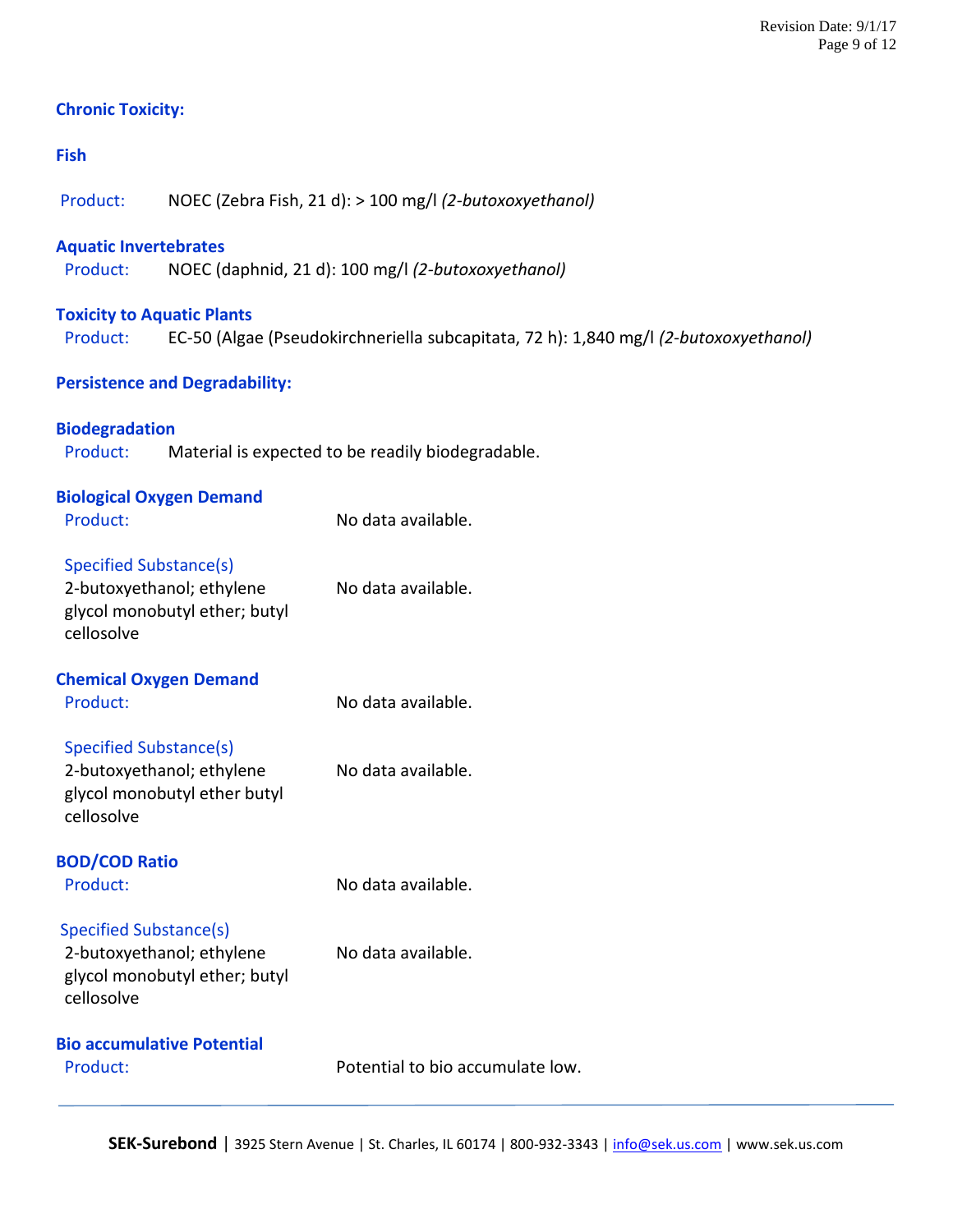**Mobility in Soil:** Expected to partition to water.

**Results of PBT and vPvB**

Assessment: Not fulfilling PBT (persistent/bio accumulative/toxic) criteria. Not fulfilling vPvB (very persistent, very bio accumulative) criteria.

### **Section 13. Disposal Considerations**

| <b>Waste Treatment Methods:</b><br><b>General Information:</b> | No data available.                                                                                                                                                                                       |
|----------------------------------------------------------------|----------------------------------------------------------------------------------------------------------------------------------------------------------------------------------------------------------|
| <b>Disposal Methods:</b>                                       | Dispose of waste and residues in accordance with local authority<br>requirements. Incinerate. Since emptied containers retain product<br>residue, follow label warnings even after container is emptied. |

### **Section 14. Transport Information**

*Important Note: Shipping descriptions may vary based on mode of transport, quantities, package size, and/or origin and description. Consult your company's Hazardous Materials/Dangerous Goods expert for information specific to your situation.*

### **DOT:**

Not regulated.

Possible Shipping Description(s): Not regulated.

### **IMDG-International Maritime Dangerous Goods Code:**

Class not regulated.

### Possible Shipping Description(s):

Not regulated.

### **IATA:**

Class not regulated.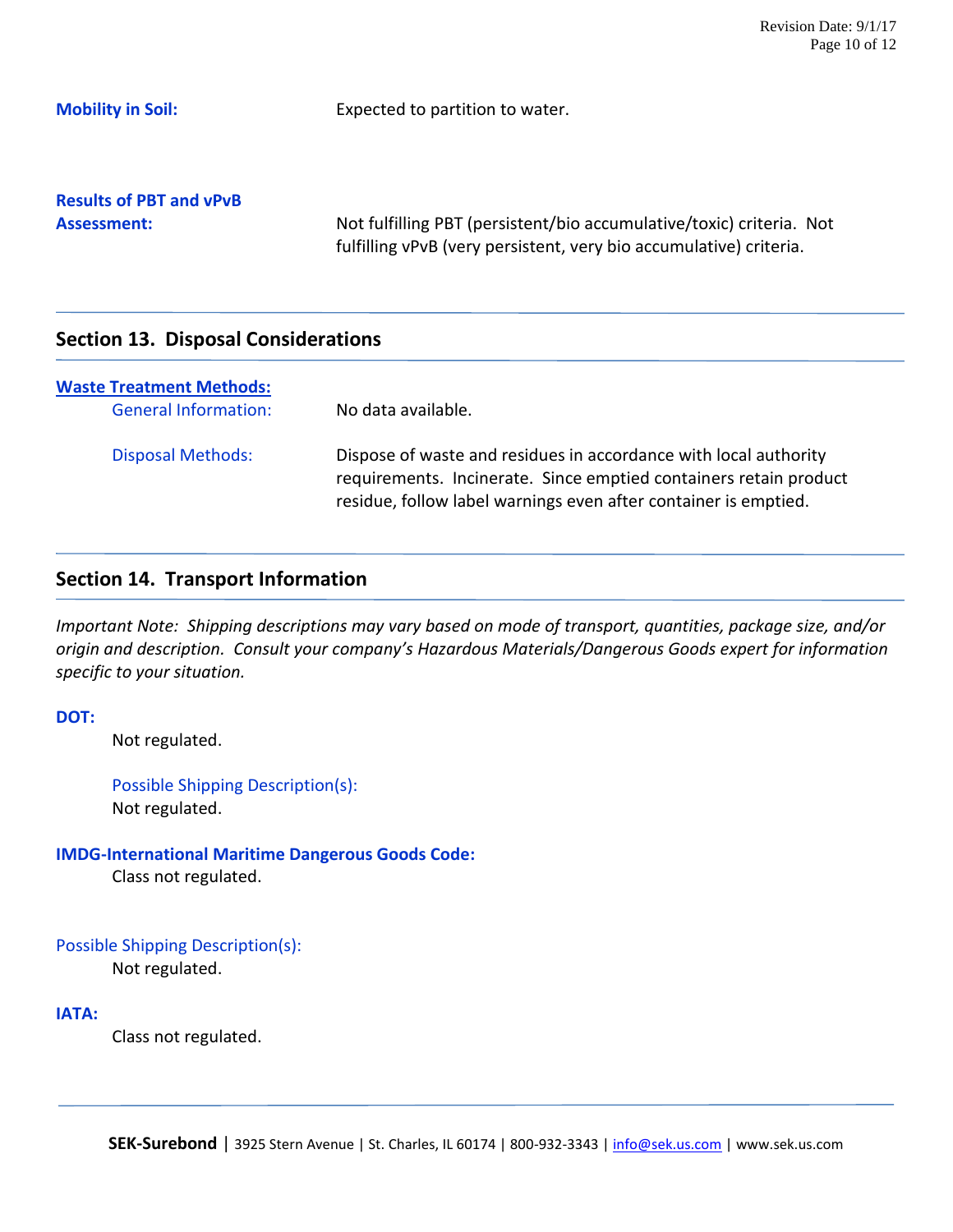Possible Shipping Description(s): Not regulated.

### **Section 15. Regulatory Information**

### **Safety, Health and Environmental Regulations/Legislation Specific for the Substance or Mixture:**

This product has been classified in accordance with hazard criteria of the Controlled Products Regulations and MSDS contains all the information required by the Controlled Products Regulations.

**WHMIS (Canada) Status**: Controlled

### **SARA 311/312 Hazard Classifications:**

 Immediate (acute) health hazard. Delayed (chronic) health hazard.

#### **US EPCRA (SARA Title III) Section 313 – Toxic Chemical List:**

2-BUTOXYETHANOL (ETHYLENE GLYCOL MONOBUTYL ETHER) (GLYCOL ETHER CATEGORY)

### **California Proposition 65:**

This material does not contain any chemical components with known CAS numbers that exceed the threshold reporting levels established by California Proposition 65.

**OSHA:** Hazardous

**Components of this product are reported in the following inventories:**

**TCSA (US toxic Substances Control Act** All components of this product are listed or otherwise comply.

**AICS/NICNAS (Australian Inventory of Chemical Substances and National Industrial Chemicals Notification and Assessment Scheme):** All components of this product are listed or otherwise comply.

**DSL (Canadian Domestic Substances List) and CEPA (Canadian Environmental Protection Act):** All components of this product are listed or otherwise comply.

**AICS/NICNAS (Australian Inventory of Chemical Substances and National Industrial Chemicals Notification and Assessment Scheme:** All components of this product are listed or otherwise comply.

**MITI (Japanese Handbook of Existing and New Chemical Substances:** All components of this product are listed or otherwise comply.

**ECL (Korean Toxic Substances Control Act):** All components of this product are listed or otherwise comply.

**Philippines Inventory (PICCS):** All components of this product are listed or otherwise comply.